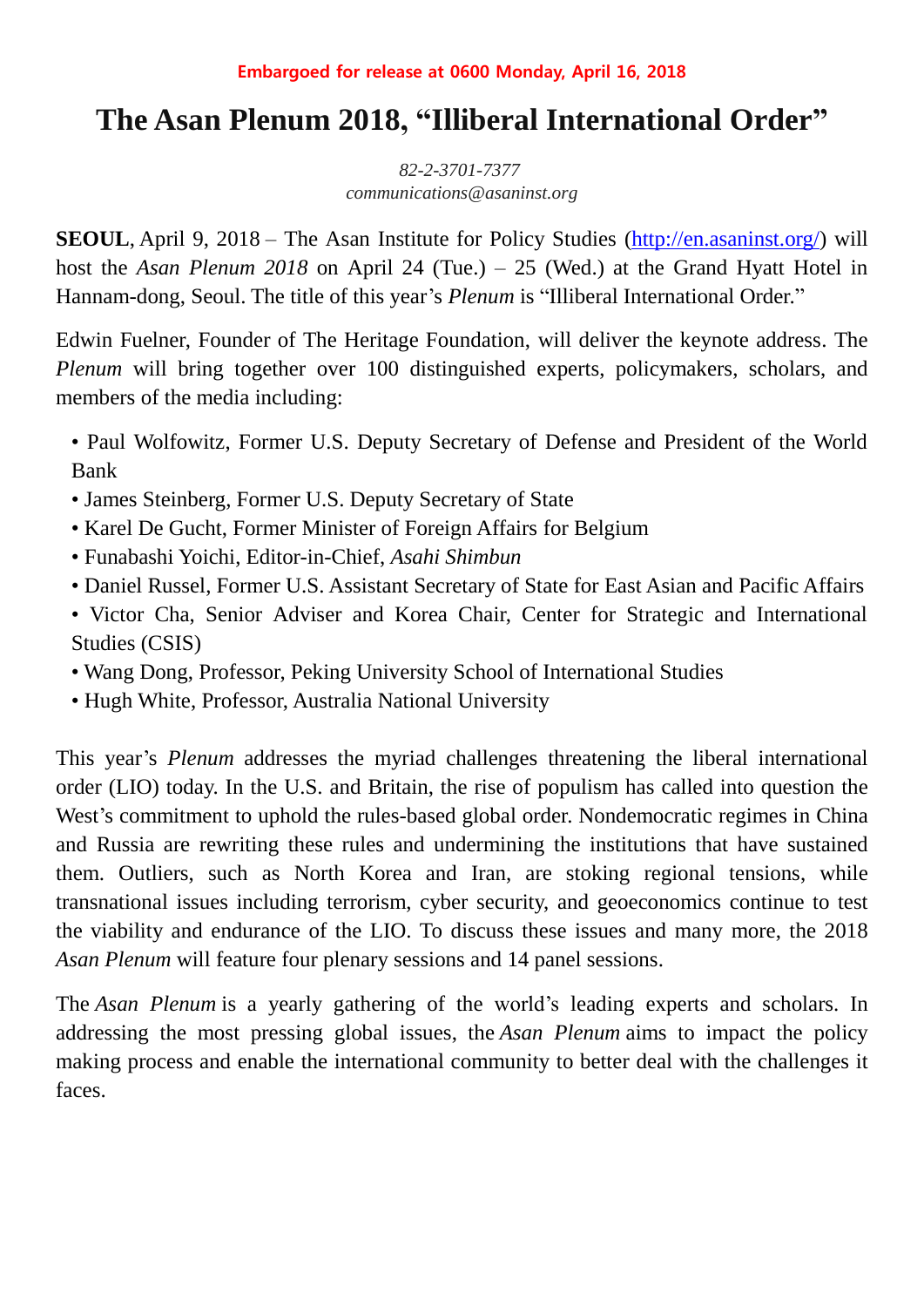## \* **Interview requests with speakers:**

Please send us the attached interview requests form in **'Appendix 2'** to [communications@asaninst.org](mailto:communications@asaninst.org) by 17:00 Friday, April 13<sup>th</sup>, 2018.

## \* **Press Registration and Badge**:

- Please be advised that, due to security reasons, only credentialed members of the press who RSVP by **Friday, April 20th** to [communications@asaninst.org](mailto:communications@asaninst.org) will be allowed admission.

- Also note that only members of the **media with an official ASAN press badge will be permitted for entry**. You should carry your official press badge and/or press credentials and a personal ID with you while on the venue.

-Due to limited space, members of the South Korean Ministry of Foreign Affairs and Ministry of Unification press corps will be given priority admission. We ask for your understanding.

\* For participants list, panel descriptions, and up-to-date information, please visit our website at [www.asanplenum.org.](http://www.asanplenum.org/)

\* All sessions will be conducted in English with simultaneous Korean interpretation.

**# # #**

The Asan Institute for Policy Studies (http://en.asaninst.org/) is an independent think tank that provides innovative policy solutions and spearheads public discourse on the core issues in Korea, East Asia and the world. Our goal is to assist policymakers to make better informed and mutually beneficial policy decisions.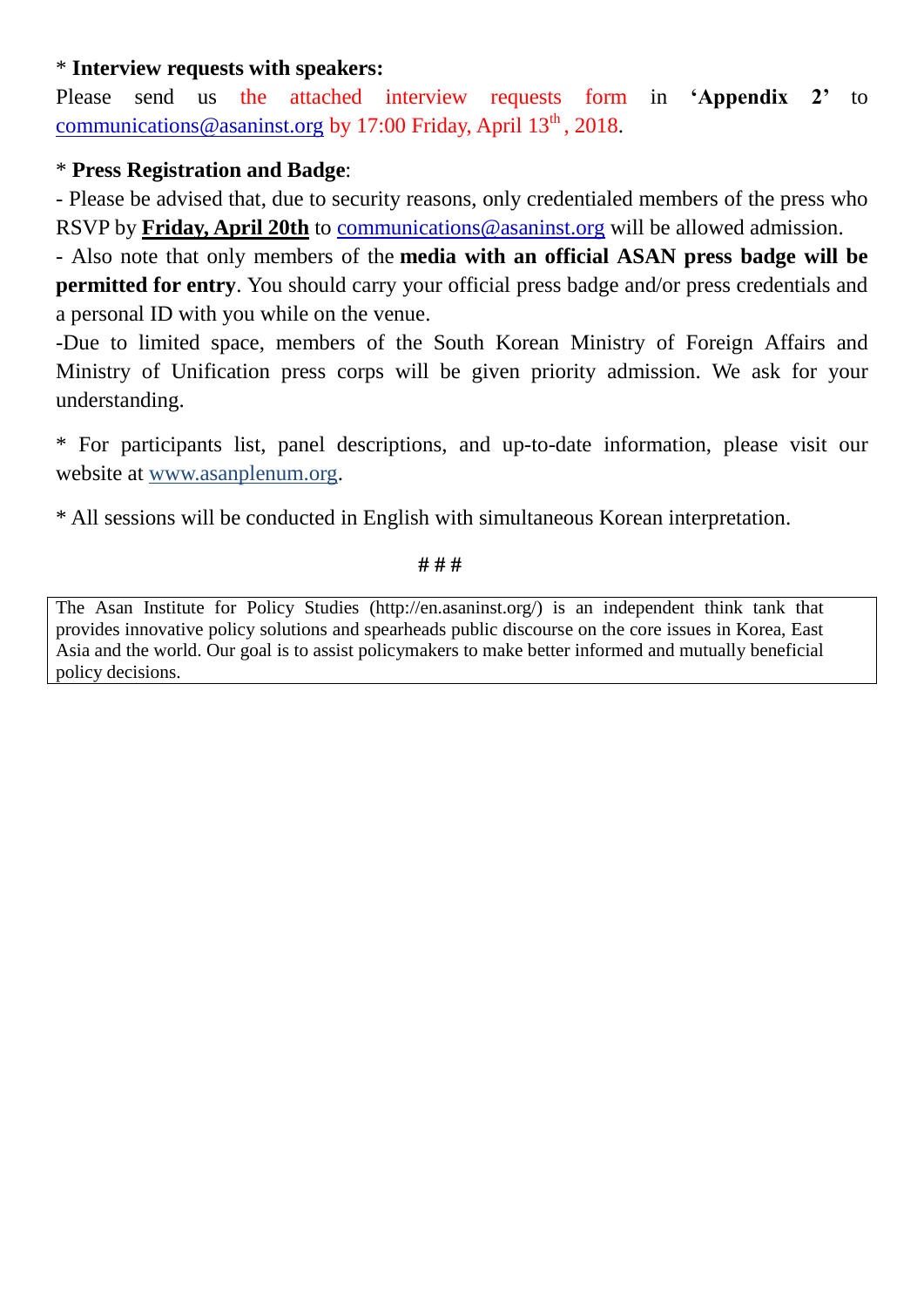## **Appendix 1**



## *Asan Plenum 2018*

## **"Illiberal International Order"**

- **1. Host :** The Asan Institute for Policy Studies [\(http://en.asaninst.org/\)](http://en.asaninst.org/)
- **2. Title:** *"Illiberal International Order"*
- **3. Date & Time:** April 24-25, 2018
	- $\bullet$  Day 1:09:30~22:30
	- $\bullet$  Day 2:09:00~17:00
- **4. Venue:** The Grand Hyatt Hotel, Seoul, Korea
- **5. Plenum Agenda**

| Day 1: Tuesday, April 24, 2016                     |                                                                 |  |  |  |  |
|----------------------------------------------------|-----------------------------------------------------------------|--|--|--|--|
| <b>Opening</b><br><b>Ceremony</b><br>09:30-10:25   |                                                                 |  |  |  |  |
| <b>Plenary</b><br><b>Session I</b><br>10:30-12:00  | The Rise and Fall of LIO                                        |  |  |  |  |
| <b>Session 1</b><br>13:00-14:30                    | ROK-U.S. Alliance<br>Populism v. LIO: U.S.<br>One Belt One Road |  |  |  |  |
| <b>Plenary</b><br><b>Session II</b><br>14:45-16:15 | The U.S.-China Strategic Competition                            |  |  |  |  |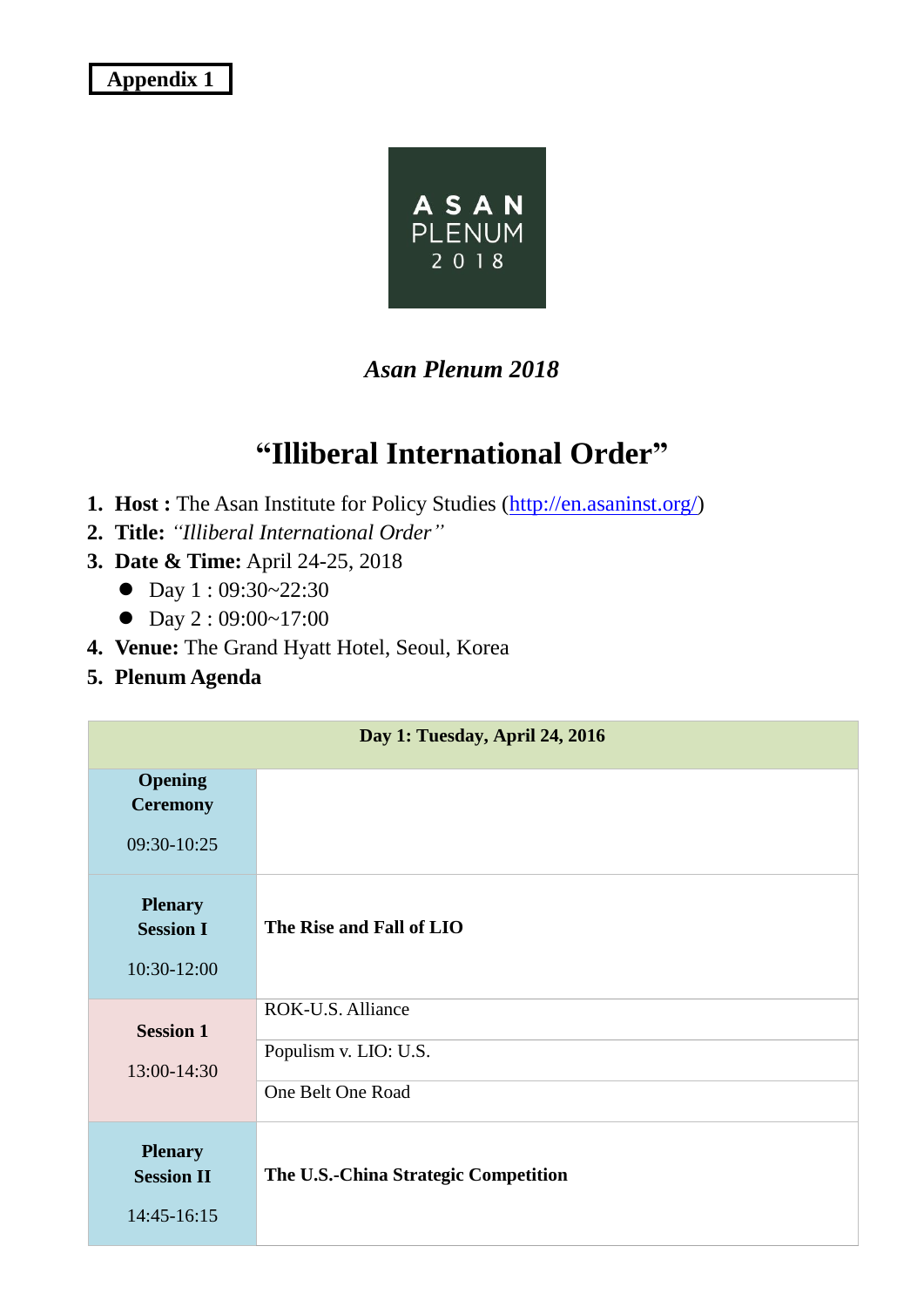| <b>Session 2</b><br>16:30-18:00      | China, Russia and LIO           |  |  |  |  |  |  |  |
|--------------------------------------|---------------------------------|--|--|--|--|--|--|--|
|                                      | U.S.-Japan Alliance             |  |  |  |  |  |  |  |
|                                      | <b>Cyber Security</b>           |  |  |  |  |  |  |  |
| <b>Night Sessions</b>                | <b>Sharp Power</b>              |  |  |  |  |  |  |  |
| 21:00-22:30                          | <b>Values Diplomacy</b>         |  |  |  |  |  |  |  |
| Day 2: Wednesday, April 25, 2016     |                                 |  |  |  |  |  |  |  |
| <b>Plenary</b><br><b>Session III</b> | <b>Geoeconomics</b>             |  |  |  |  |  |  |  |
| 09:00-10:30                          |                                 |  |  |  |  |  |  |  |
| <b>Session 3</b><br>$10:45 - 12:15$  | Indo-Pacific and LIO            |  |  |  |  |  |  |  |
|                                      | Populism v. LIO: EU             |  |  |  |  |  |  |  |
|                                      | <b>NATO</b>                     |  |  |  |  |  |  |  |
| Lunch &                              |                                 |  |  |  |  |  |  |  |
| <b>Book Launch</b>                   |                                 |  |  |  |  |  |  |  |
| 12:15-13:25                          |                                 |  |  |  |  |  |  |  |
| <b>Session 4</b>                     | Northeast Asia and LIO          |  |  |  |  |  |  |  |
| 13:30-15:00                          | Middle East and LIO             |  |  |  |  |  |  |  |
|                                      | Southeast Asia and LIO          |  |  |  |  |  |  |  |
| <b>Plenary</b>                       |                                 |  |  |  |  |  |  |  |
| <b>Session IV</b>                    | <b>The Outlier: North Korea</b> |  |  |  |  |  |  |  |
| 15:15-16:45                          |                                 |  |  |  |  |  |  |  |
| 16:45-17:00                          | <b>Closing Remarks</b>          |  |  |  |  |  |  |  |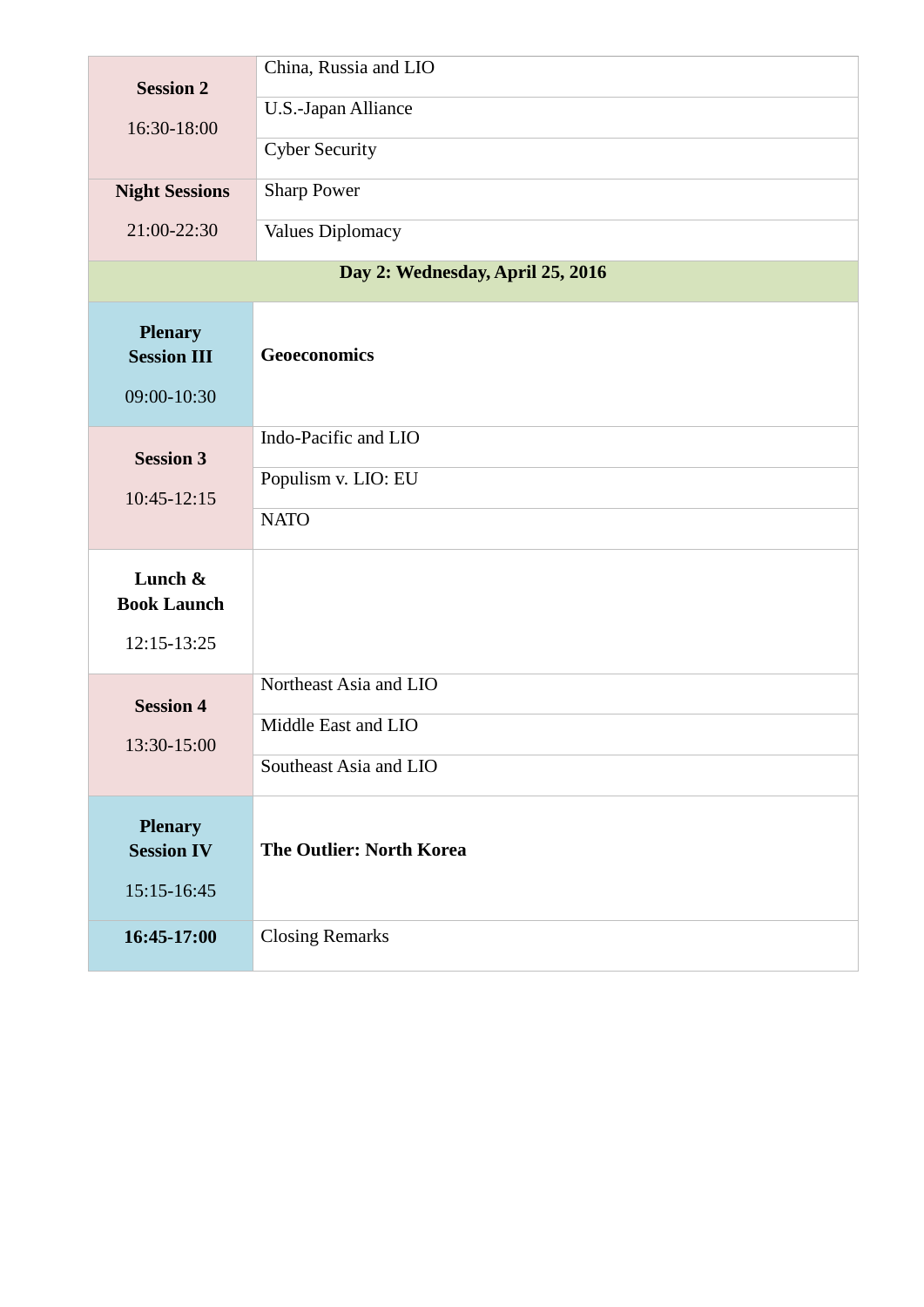#### **Interview Request Form for Asan Plenum 2018**

#### **\* Please note that should there be more than 4 media requests for a speaker,**

#### **the interview will be switched to a Roundtable or a Press Conference**.

| No.              | <b>Speakers</b>                                                                                           | <b>Media</b>                    | Correspondent | <b>Mobile</b><br><b>Number</b> | <b>Email Address</b> | <b>Attendance on</b><br>24th or 25th<br>(Y/N) |
|------------------|-----------------------------------------------------------------------------------------------------------|---------------------------------|---------------|--------------------------------|----------------------|-----------------------------------------------|
| $\mathbf{1}$     | Michael Green                                                                                             |                                 |               |                                |                      |                                               |
| $1-1$            | <b>Book Launch</b><br>By More Than<br>Providence<br>by Michael Green<br>(12:30-13:25, Wed.,<br>Apr. 25th) | Attendance on Book Launch(Y/N): |               |                                |                      |                                               |
| $\overline{2}$   | <b>Bonnie Glaser</b>                                                                                      |                                 |               |                                |                      |                                               |
| $\overline{3}$   | Gil Rozman                                                                                                |                                 |               |                                |                      |                                               |
| $\overline{4}$   | Martin Fackler                                                                                            |                                 |               |                                |                      |                                               |
| 5                | T.J. Pempel                                                                                               |                                 |               |                                |                      |                                               |
| 6                | Diederik Vandewalle                                                                                       |                                 |               |                                |                      |                                               |
| $\boldsymbol{7}$ | <b>Alexander Vershbow</b>                                                                                 |                                 |               |                                |                      |                                               |
| $\,8\,$          | Ravi Velloor                                                                                              |                                 |               |                                |                      |                                               |
| 9                | Joseph Kéchichian                                                                                         |                                 |               |                                |                      |                                               |
| 10               | Gary Samore                                                                                               |                                 |               |                                |                      |                                               |
| 11               | James Lindsay                                                                                             |                                 |               |                                |                      |                                               |
| 12               | Mohamed Jawhar                                                                                            |                                 |               |                                |                      |                                               |
| 13               | Tanaka Hitoshi                                                                                            |                                 |               |                                |                      |                                               |
| 14               | Yamaguchi Noboru                                                                                          |                                 |               |                                |                      |                                               |
| 15               | Anna Fifield                                                                                              |                                 |               |                                |                      |                                               |
| 16               | Benn Steil                                                                                                |                                 |               |                                |                      |                                               |
| 17               | Nishino Junya                                                                                             |                                 |               |                                |                      |                                               |
| 18               | Evans Revere                                                                                              |                                 |               |                                |                      |                                               |
| 19               | Soeya Yoshihide                                                                                           |                                 |               |                                |                      |                                               |
| 20               | Ali Aslan                                                                                                 |                                 |               |                                |                      |                                               |
| 21               | Philip Stephens                                                                                           |                                 |               |                                |                      |                                               |
| $22\,$           | Funabashi Yoichi                                                                                          |                                 |               |                                |                      |                                               |
| 23               | Zhao Quansheng                                                                                            |                                 |               |                                |                      |                                               |
| 24               | Simon Long                                                                                                |                                 |               |                                |                      |                                               |
| 25               | Alexander Lukin                                                                                           |                                 |               |                                |                      |                                               |
| 26               | Fukagawa Yukiko                                                                                           |                                 |               |                                |                      |                                               |
| 27               | William Overholt                                                                                          |                                 |               |                                |                      |                                               |
| $28\,$           | <b>Bruce Bennett</b>                                                                                      |                                 |               |                                |                      |                                               |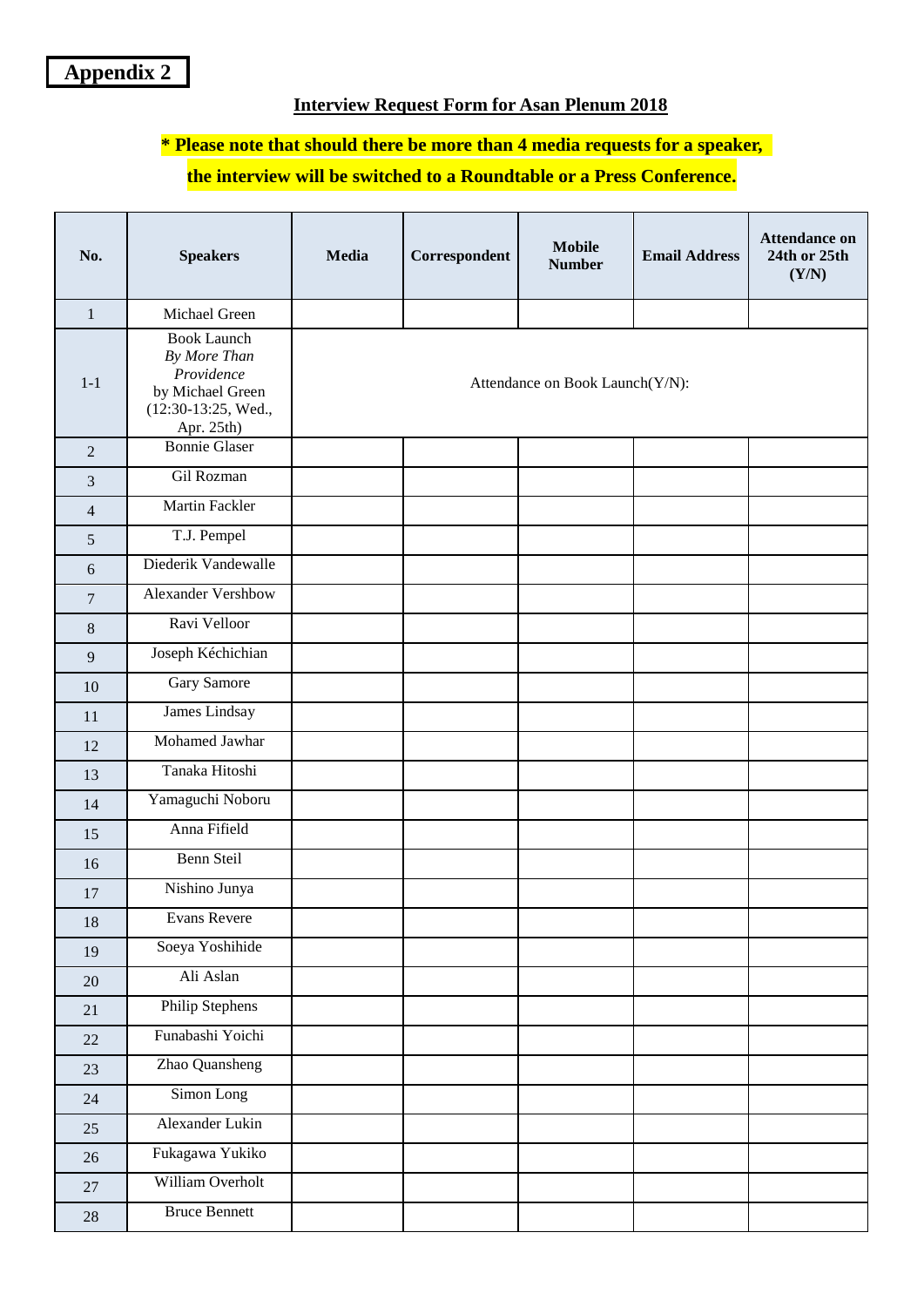| 29 | Charles Kupchan      |  |  |  |
|----|----------------------|--|--|--|
| 30 | Yukon Huang          |  |  |  |
| 31 | Karel De Gucht       |  |  |  |
| 32 | Adriana Elisabeth    |  |  |  |
| 33 | Hugh White           |  |  |  |
| 34 | Walter Russell Mead  |  |  |  |
| 35 | Richard Weitz        |  |  |  |
| 36 | Kent Calder          |  |  |  |
| 37 | <b>Edwin Feulner</b> |  |  |  |
| 38 | François Godement    |  |  |  |
| 39 | Douglas Paal         |  |  |  |
| 40 | Neal Pollard         |  |  |  |
| 41 | Andrei Lankov        |  |  |  |
| 42 | Michael Sulmeyer     |  |  |  |
| 43 | Patrick Cronin       |  |  |  |
| 44 | Mark Lippert         |  |  |  |
| 45 | Siavash Saffari      |  |  |  |
| 46 | Christopher Walker   |  |  |  |
| 47 | Vasil Sikharulidze   |  |  |  |
| 48 | Hosoya Yuichi        |  |  |  |
| 49 | Peter Harrell        |  |  |  |
| 50 | John Park            |  |  |  |
| 51 | Paul Wolfowitz       |  |  |  |
| 52 | Zhu Feng             |  |  |  |
| 53 | Dino Patti Djalal    |  |  |  |
| 54 | <b>Ernest Bower</b>  |  |  |  |
| 55 | <b>Edward Luce</b>   |  |  |  |
| 56 | Daniel Fried         |  |  |  |
| 57 | James Steinberg      |  |  |  |
| 58 | <b>Wang Dong</b>     |  |  |  |
| 59 | Joseph Liow          |  |  |  |

For the complete list of participants and their bios,

please visit [http://en.asaninst.org/events\\_category/asan-plenum/sub\\_category/participant-biographies/](http://en.asaninst.org/events_category/asan-plenum/sub_category/participant-biographies/)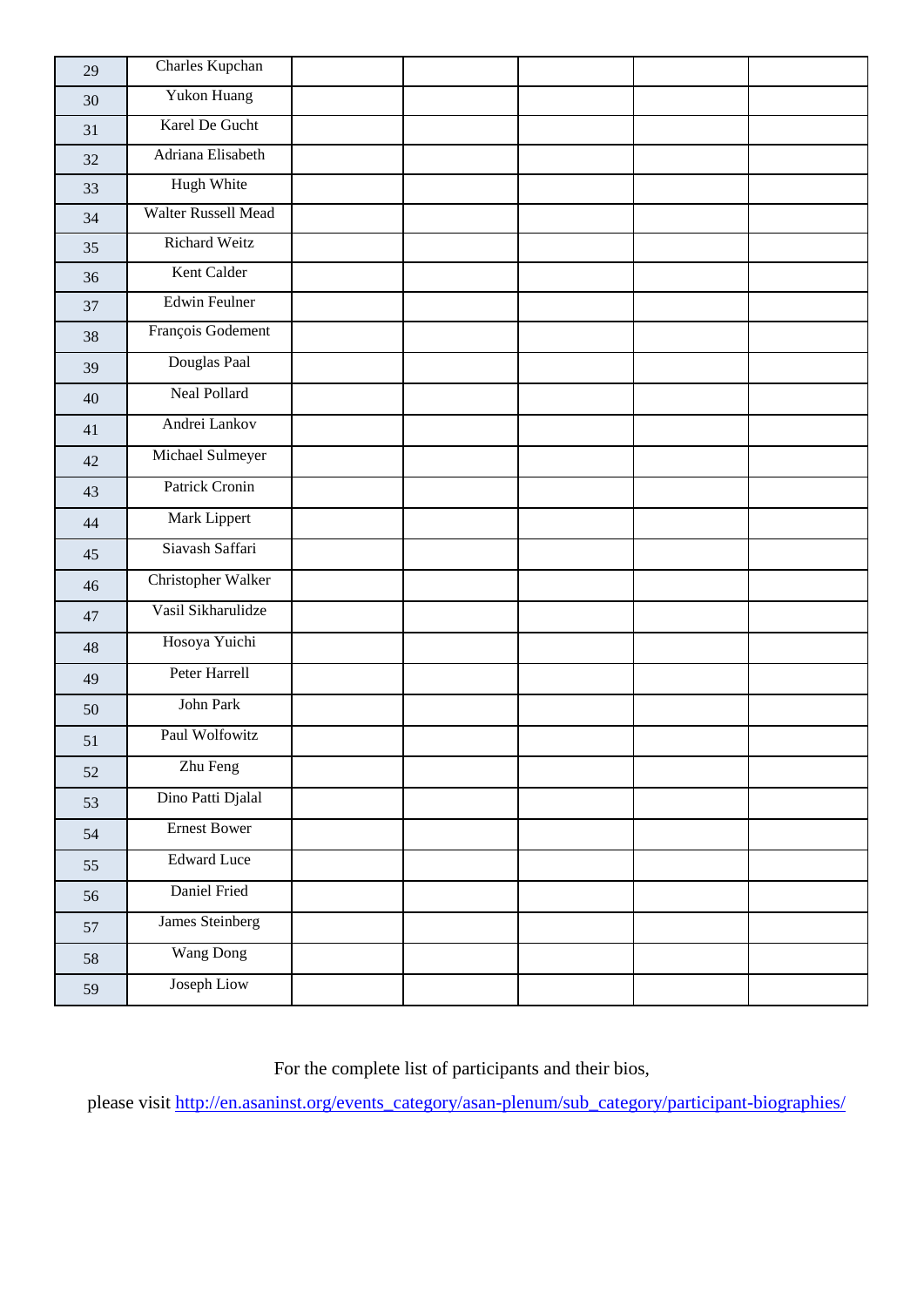## **Reference 3**

## **'Asan Plenum 2018: Participants from overseas**

## U.S.

- Edwin J. Feulner, Founder and Former President, The Heritage Foundation
- Paul Wolfowitz, Visiting Scholar, American Enterprise Institute (AEI); Former President, World Bank; Former Deputy Secretary of Defense
- James Steinberg, Professor of Social Science, International Affairs, Syracuse University; Former Deputy Secretary of State
- Victor Cha, Senior Adviser and Korea Chair at the Center of Strategic and International Studies (CSIS), Director of the Asian studies program at Georgetown University; Former Director for Asian affairs in the National Security Council, The White House
- Daniel Russel, Vice President for International Security and Diplomacy, The Asia Society Policy Institute; Former Assistant Secretary of State for East Asian and Pacific Affairs; Former Senior Director for Asian Affairs in the National Security Council, The White House
- Gary Samore, Executive Director, Harvard Belfer Center; Former Arms Control and Weapons of Mass Destruction (WMD), The White House
- Aaron Friedberg, Professor of Politics and International affairs, Princeton University
- William Overholt, Senior Research Fellow, Asia Center, Harvard University
- Michael Green, Senior Vice President for Asia and Japan Chair, Center for Strategic and International Studies (CSIS); Director of Asian Studies, Georgetown University
- Christopher Nelson, Editor-in-chief, The Nelson Report
- Mark Lippert, Vice President, Boeing International; Former United States Ambassador to the Republic of Korea
- Charles Kupchan, Senior fellow, Council on Foreign Relations (CFR); Professor of International Affairs, Georgetown University; Former Senior Director for European Affairs in the National Security Council, The White House
- David Sanger, Chief Washington Correspondent, *The New York Times*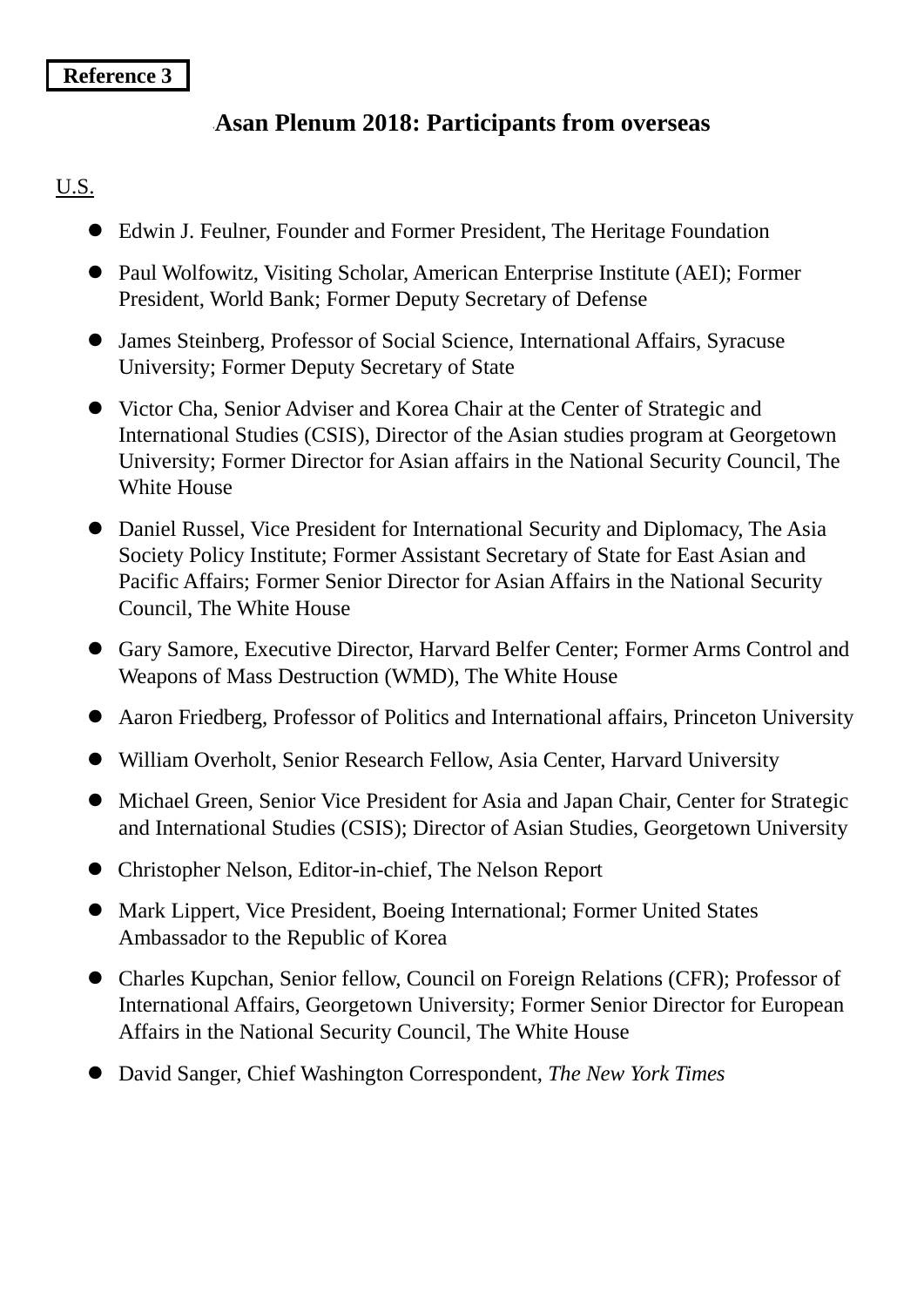## China

- Zhu Feng, Executive Director of the China Center and Professor of International Relations, Nanjing University
- Wang Dong, Professor in School of International Studies and Director of the Center for Northeast Asian Strategy, Peking University

## Japan

- Funabashi Yoichi, Co-founder and Chairman of Asia Pacific Initiative; Former Editorin-chief, *The Asahi Shimbun*
- Fukagawa Yukiko, Professor of Political science and Economics, Waseda University
- Soeya Yoshihide, Professor of Political science, Keio University
- Yamaguchi Noboru, Professor at Graduate School of International Relations, International University of Japan; Former Commanding General of the JGSDF Ground Research and Development Command
- Hosoya Yuichi, Professor of Faculty of Law, Keio University; Senior Fellow, The Tokyo Foundation for Policy Research

## **Others**

- Karel De Gucht, President of the Institute for European Studies, Free University of Brussel(VUB); Former Deputy Prime Minister; Former Minister of Foreign Affairs, Kingdom of Belgium
- Vasil Sikharulidze, Executive Director, Atlantic Council of Georgia; Former Minister of Defense, Georgia
- Dino Patti Djalal, Founder, Foreign Policy Community of Indonesia; Former Presidential Spokesperson; Former Indonesian Ambassador to the U.S., Former Deputy Foreign Minister
- François Godement, Senior Policy Fellow and Director, Asia and China Programme, European Council on Foreign Relations
- Hugh White, Professor of Strategic Studies at the Strategic and Defence Studies Centre, Australian National University
- Mohamed Jawhar, Deputy Director-General, Institute of Strategic and International Studies (ISIS) Malaysia
- Philip Stephens, Associate Editor and Chief Political Commentator, *Financial Times*